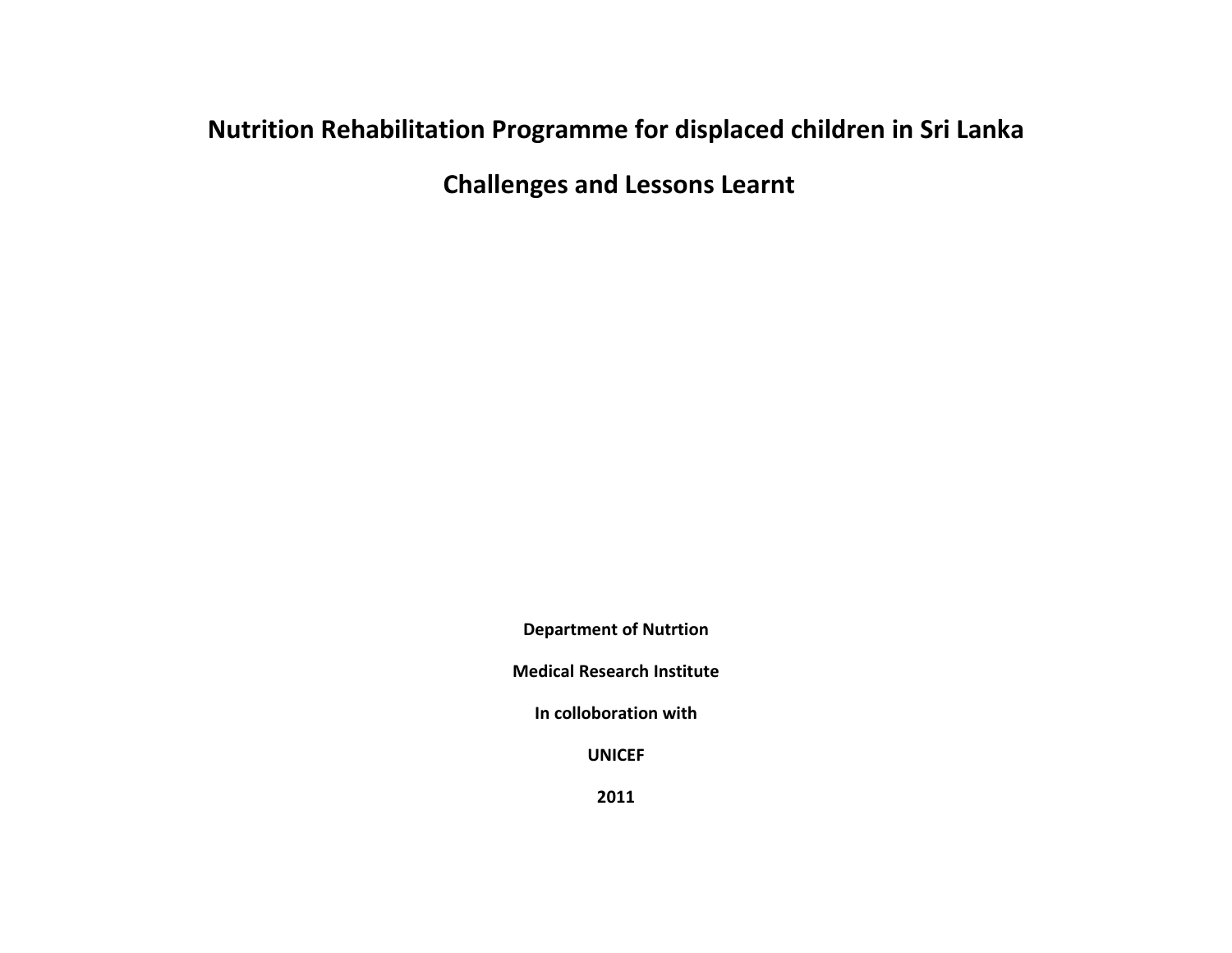## **Background**

Child under nutrition in both chronic and acute forms is a major Public Health problem in South Asia. The situation is often exacerbated by frequent resurgence of emergencies which often call for effective and efficient responses. To this effect, a number of countries in the regions have put in place nutrition rehabilitation programmes for children with severe acute under nutrition and have acquired considerable experiences in the operationalisation of these programmes, in particular, in the rehabilitation of children with severe acute under nutrition at community and facility level. However, these experiences have not been widely shared among countries in the regions.

In Sri Lanka itself, even in non-emergency situation child under nutrition is the single most important development challenge for children. Despite substantial achievements that the country has made in the area of maternal and child mortality reduction, under nutrition remains a significant problem among Sri Lankan children. Nearly 17 per cent of babies are born with low birth weight (weight less than 2.5 kg). The prevalence of wasting, under weight and stunting among under five children stands at 14 per cent, 29 per cent and 14 per cent respectively (DHS 2000). Over the past decades there has been slow but steady decline in the rates of under nutrition. Between 1993 and 2000, the prevalence of under weight has decreased from 37.7 per cent to 29.4 per cent, a reduction by 8 percentage points while the prevalence of wasting only showed marginal reduction - from 15.5 per cent to 14.0 per cent. The prevalence of stunting has decreased from 23.8 per cent to 13.5 per cent. While these findings represent aggregate national level data, there are marked regional variations which reflect the unevenness of persistent pockets of underserved population.

## **Admin structure of SL and health structure of SL**

At the escalation of conflict in the North East between the Government of Sri Lanka (GOSL) and the Liberation Tigers of Tamil Eelam (LTTE), more than 200,000 people were Internally displaced (IDPs). While some of these IDPs were housed in camps others joined their relatives. These very same people were also affected by the past conflicts and the tsunami and hence by this time subject to multiple displacement and immense suffering.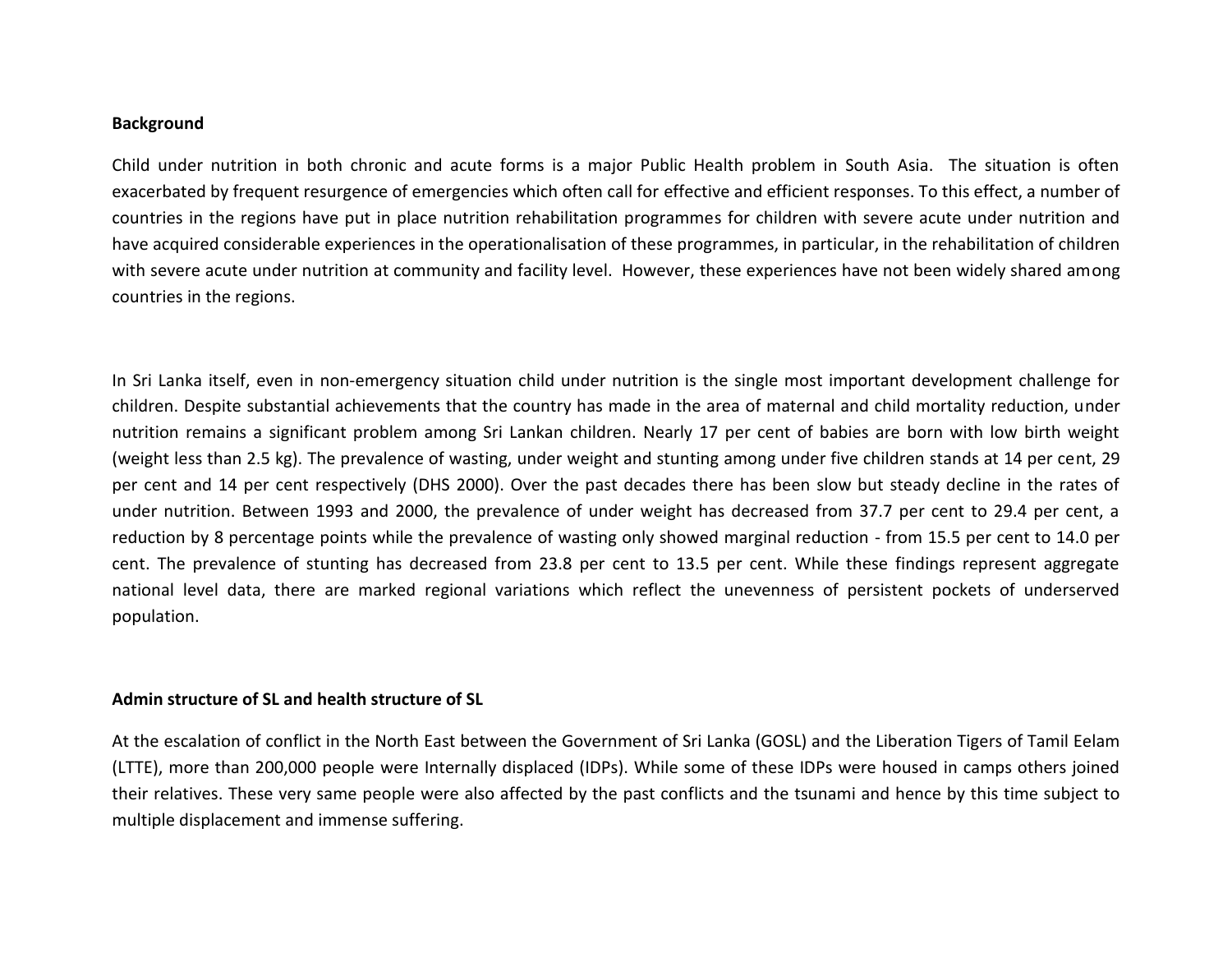In Jaffna district, the closure of A 9 road - the main link between the Jaffna peninsula and the rest of the country led to total isolation of the district and its 650,000 population, blocking commercial and humanitarian access as well as impeding population movement. The only access routes for humanitarian aid were air (through the Palali military airport) and sea from Colombo and Trincomalee. A joint UNICEF, WFP and FAO food and nutrition assessment conducted in Jaffna in 2006 showed that 18 per cent of children between 6 and 59 months suffered from acute global under nutrition and 3.5 per cent from severe acute under nutrition. These findings were high when compared to the UNICEF survey conducted in 2004 that showed 13 per cent wasting amongst children of the same age group.

In Batticaloa district, the majority of IDPs were those displaced by the violence from Muthur area of Trincomalee district, which is a island, and settled in LTTE controlled areas of Vaharai division of North Batticaloa where access to food and essential health services were curtailed by restriction of movement of food items to the area. Although these IDPs later moved to the government controlled areas of Batticaloa district, the restriction of food and non-food items to the area had immense impact on the nutritional status of vulnerable groups, notably children, pregnant women and lactating mothers. Even in the so called normal situation, according to UNICEF survey conducted in the district in 2004, 38 per cent of children under five years of age were under weight, 24 per cent were stunted and 14 per cent suffered from moderate acute under nutrition. These figures were high and unacceptable by any standards. A survey conducted in 2006 in the isolated camps of Vahari division of Batticaloa district showed that 5.6 per cent of children between 6 months and 5 years suffered from severe acute under nutrition.

With the high rates of acute severe under nutrition, UNICEF identified that implementation of a nutrition rehabilitation programme as a priority to respond to the needs of those children with severe acute under nutrition. The initiative was undertaken in a setting where protocol for management of severe acute under nutrition did not exist, health workers did not have good knowledge and understanding of what it takes to establish and manage a nutrition rehabilitation programme and services with acute severe under nutrition were not available. The process of establishing a nutrition rehabilitation programme in Sri Lanka involved a series of national level consultations and building of consensus. This was followed by the development of a national protocol, training of health workers and procurement of necessary supply items as well as initiation of the programme in three districts.

Undoubtedly many countries in the region have been implementing nutrition rehabilitation programmes for children with severe acute under nutrition. Some of these countries are at advanced levels of implementation and yet others may perhaps be struggling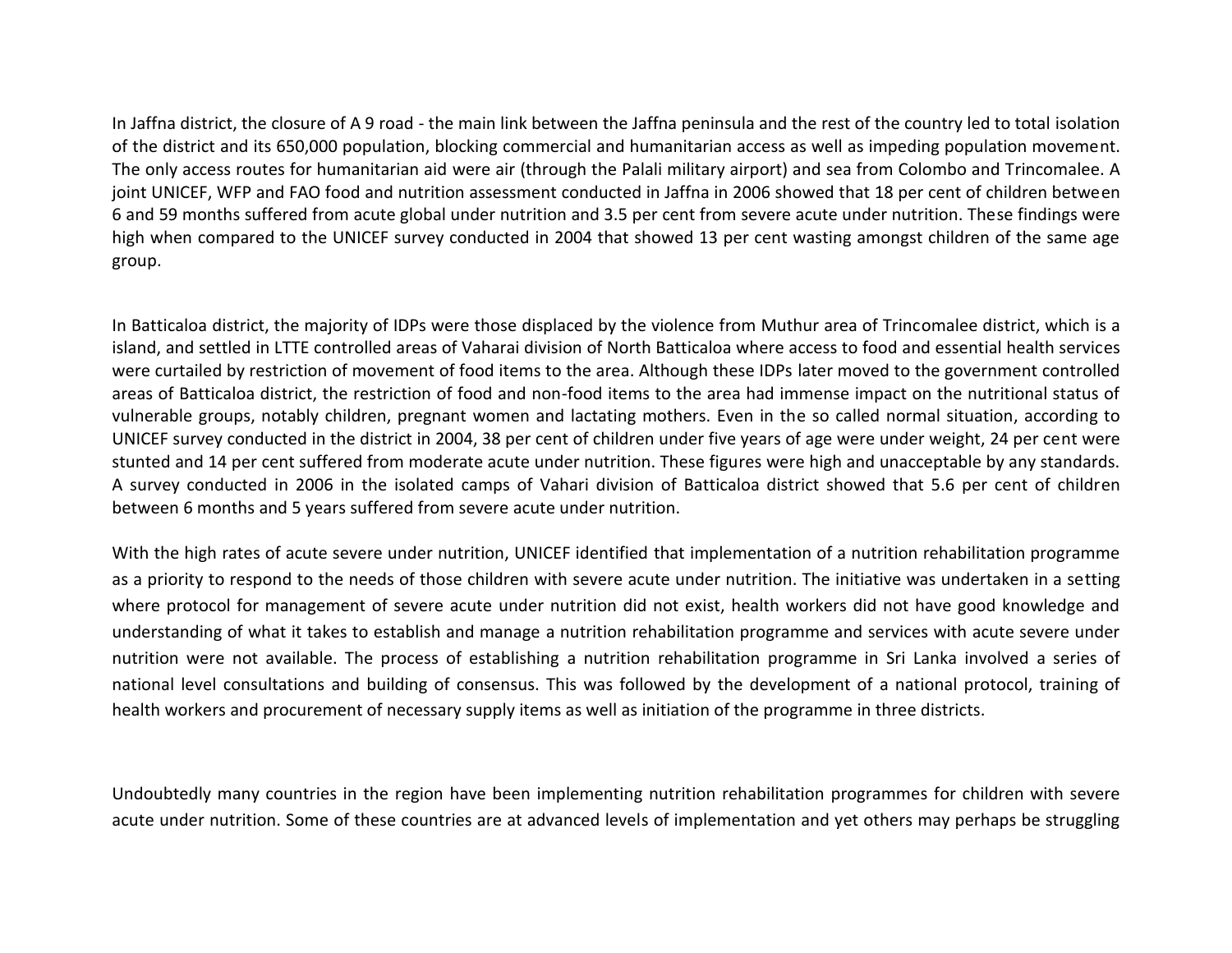to establish one. Thus this report envisages helping facilitate dissemination of information and experience sharing among countries in the region. Sri Lanka could certainly learn from other countries and also share the experiences gained in the course of implementation of the nutrition rehabilitation programme both at community and health facility level.

## **Interview- Programme officer - UNICEF**

He was the programme officer for health and nutrition UNICEF, regional office in batticaloa at the time the NRP was implemented in the district. At an interview held for the purpose of documentation of the NRP in Sri Lanka, he brings to attention the operational challenges that he was faced with throughout the planning and implementation of the NRP.

"NRP was a very new concept to all of us at the time" he comments giving the idea that novelty was the main operational challenge. Sri Lanka is home to a massive well established and well networked health structure with a vast coverage that has been proven effective. Hence it was decided that the implementation of the NRP should be done utilizing this already existing health structure.

He also went on to state that apart from the issue of novelty there were 2 main problems that arose even prior to the implementation of the programme.

The first of which being that; there was a need to collect baseline data prior to NRP implementation for the purpose of conducting a situation analysis for future planning purposes as well as to assess the impact of the programme. This data was to be obtained at the height of conflict between the GOSL and the LTTE. "Most of the areas that were identified for the NRP to be implemented in were under LTTE control" states Gowri, "This meant that permission needed to be obtained from the GOSL and also the LTTE". This situation was one of a very delicate nature that had to be handled in a manner which ensured the smooth sailing of the programme. "There was a significant suspicion of outsiders entering the conflict zone" , when asked why it was difficult to obtain clearance from the two parties. But yet, after a series of obstacles the green light was obtained from the GOSL and the LTTE for the conduction of the baseline study and the NRP in their respective areas of control.

The 2<sup>nd</sup> problem that arose according to Gowri was with regard to the releasing of the findings of the baseline study. "The data could not be published immediately due to the fact that it was a very sensitive topic at the time", this lead again to the retardation of the progress of the NRP.